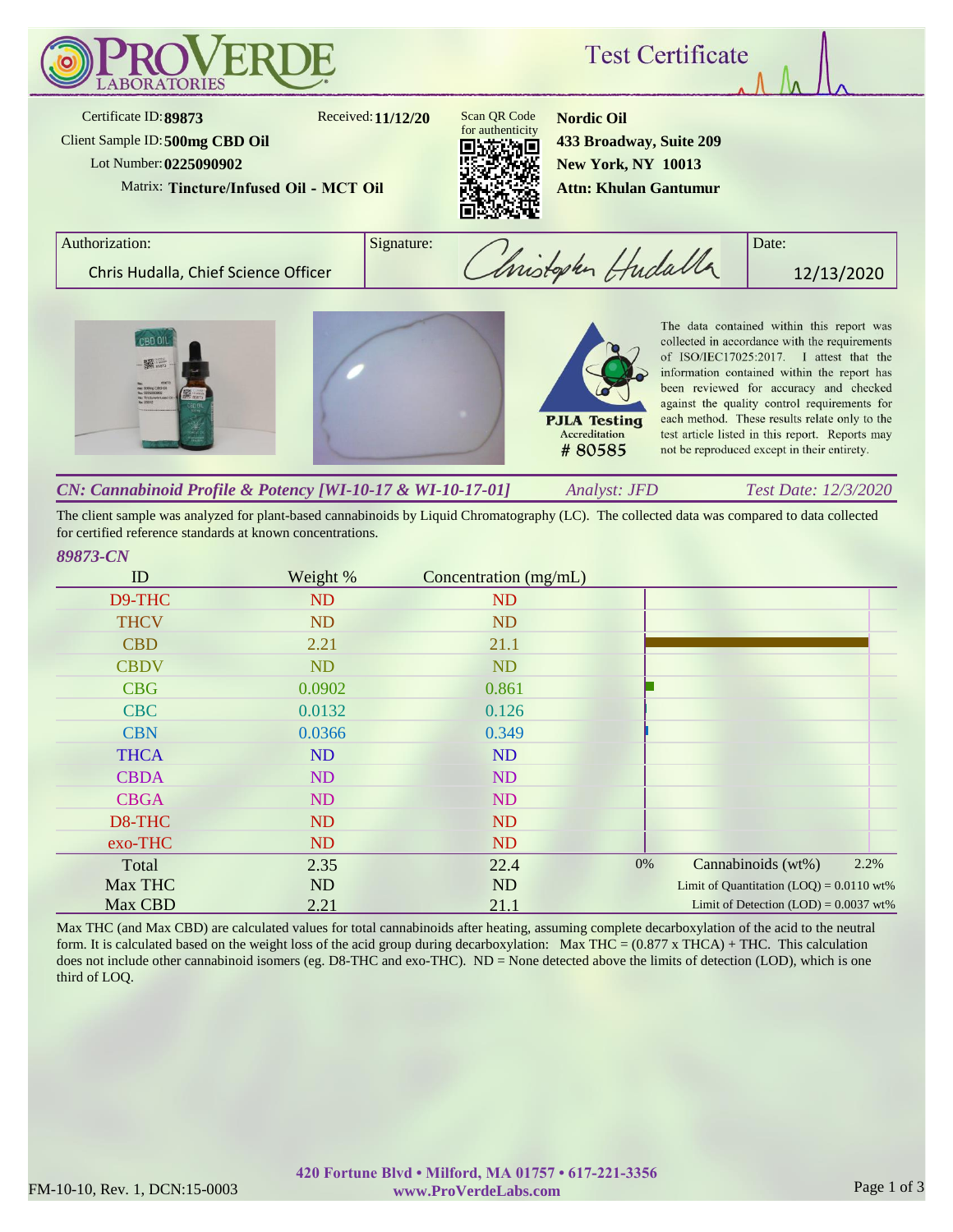| <b>MY: Mycotoxin Testing [WI-10-05]</b>                                                                                                                                                                              | Analyst: CJB |                | Test Date: 12/6/2020 |            |                      |  |  |
|----------------------------------------------------------------------------------------------------------------------------------------------------------------------------------------------------------------------|--------------|----------------|----------------------|------------|----------------------|--|--|
| This test method was performed in accordance with the requirements of ISO/IEC 17025. These results relate only to the test article listed in this<br>report. Reports may not be reproduced except in their entirety. |              |                |                      |            |                      |  |  |
| 89873-MY                                                                                                                                                                                                             |              |                |                      |            |                      |  |  |
| Test ID                                                                                                                                                                                                              | Date         | <b>Results</b> | <b>MDL</b>           | Limits     | Status*              |  |  |
| <b>Total Aflatoxin</b>                                                                                                                                                                                               | 12/6/2020    | $<$ MDL        | $2$ ppb              | $<$ 20 ppb | <b>PASS</b>          |  |  |
| <b>Total Ochratoxin</b>                                                                                                                                                                                              | 12/6/2020    | $<$ MDL        | 3 ppb                | $<$ 20 ppb | <b>PASS</b>          |  |  |
|                                                                                                                                                                                                                      |              |                |                      |            |                      |  |  |
| <b>TP: Terpenes Profile [WI-10-27]</b>                                                                                                                                                                               |              |                | Analyst: AEG         |            | Test Date: 12/4/2020 |  |  |

Client sample analysis was performed using full evaporative technique (FET) headspace sample delivery and gas chromatographic (GC) compound separation. A combination of flame ionization detection (FID) and/or mass spectrometric (MS) detection with mass spectral confirmation against the National Institute of Standards and Technology (NIST) Mass Spectral Database, Revision 2017 were used. Chromatographic and/or mass spectral data were processed by quantitatively comparing the analytical peak areas against calibration curves prepared from certified reference standards.

## *89873-TP*

| Compound                 | CAS            | Conc. $(wt\%)$ | Conc. (ppm) | <b>Qualitative Profile</b> |
|--------------------------|----------------|----------------|-------------|----------------------------|
| alpha-pinene             | $80 - 56 - 8$  | 0.0054         | 53.8        |                            |
| camphene                 | 79-92-5        | $<$ RL         | $<$ RL      |                            |
| sabinene*                | 3387-41-5      | ND             | ND          |                            |
| beta-myrcene             | $123 - 35 - 3$ | 0.0164         | 164         |                            |
| beta-pinene              | 127-91-3       | 0.0010         | 9.69        |                            |
| alpha-phellandrene       | 99-83-2        | ND             | $\rm ND$    |                            |
| delta-3-carene           | 13466-78-9     | <b>ND</b>      | ND          |                            |
| alpha-terpinene          | 99-86-5        | ND             | ND          |                            |
| alpha-ocimene            | 502-99-8       | $<$ RL         | $<$ RL      |                            |
| D-limonene               | 138-86-3       | 0.0053         | 52.8        |                            |
| p-cymene                 | 99-87-6        | ND             | ND          |                            |
| cis-beta-ocimene         | 3338-55-4      | 0.0017         | 17.2        |                            |
| eucalyptol               | 470-82-6       | $\mathbf{ND}$  | ND          |                            |
| gamma-terpinene          | 99-85-4        | ND             | ND          |                            |
| terpinolene              | 586-62-9       | ND             | $\rm ND$    |                            |
| linalool                 | 78-70-6        | $<$ RL         | $<\!\!RL$   |                            |
| L-fenchone*              | 7787-20-4      | $<$ RL         | $<\!\!RL$   |                            |
| isopulegol               | 89-79-2        | ND             | ND          |                            |
| menthol*                 | 89-78-1        | $\rm ND$       | $\rm ND$    |                            |
| geraniol                 | $106 - 24 - 1$ | ND             | ND          |                            |
| beta-caryophyllene       | $87 - 44 - 5$  | 0.0018         | 18.1        |                            |
| alpha-humulene           | 6753-98-6      | $<$ RL         | $<\!\!RL$   |                            |
| cis-nerolidol            | 3790-78-1      | $\rm ND$       | ND          |                            |
| trans-nerolidol          | 40716-66-3     | $\rm ND$       | ND          |                            |
| guaiol                   | 489-86-1       | $\rm ND$       | $\rm ND$    |                            |
| caryophyllene oxide      | 1139-30-6      | ND             | ND          |                            |
| alpha-bisabolol          | 23089-26-1     | ND             | ${\rm ND}$  |                            |
| Total Terpene: < 0.1 wt% |                |                | ppm         | 100.00<br>200.00<br>0.00   |

\* Certified reference standard not available for this compound. Concentration is estimated using the response factor from alpha-pinene. ND = None Detected. RL = Reporting Limit of 5 ppm.

## FM-10-10, Rev. 1, DCN:15-0003 www.ProVerdeLabs.com Page 2 of 3 **420 Fortune Blvd • Milford, MA 01757 • 617-221-3356 www.ProVerdeLabs.com**